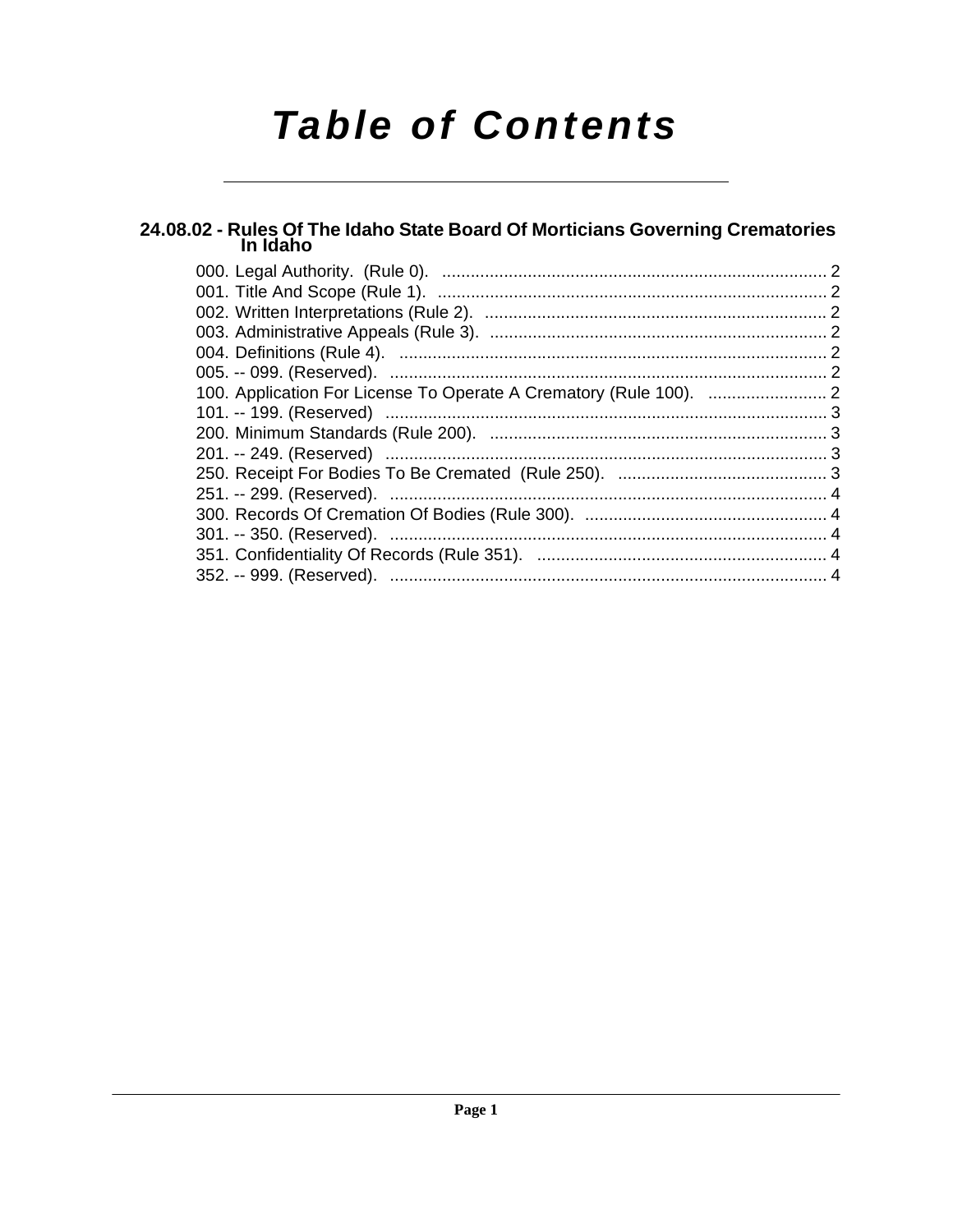#### **IDAPA 24 TITLE 08 Chapter 02**

# **24.08.02 - RULES OF THE IDAHO STATE BOARD OF MORTICIANS GOVERNING CREMATORIES IN IDAHO**

# <span id="page-1-17"></span><span id="page-1-1"></span><span id="page-1-0"></span>**000. LEGAL AUTHORITY. (Rule 0).**

The Idaho State Board of Morticians pursuant to the authority granted in Sections 54-1106, 27-303, 27-305, 27-306, 27-307, 27-308 and 27-309, Idaho Code, hereby adopts rules relating to crematories. (7-1-98)

# <span id="page-1-18"></span><span id="page-1-2"></span>**001. TITLE AND SCOPE (Rule 1).**

These rules shall be sited as IDAPA 24.08.02, "Rules of the Idaho State Board of Morticians Governing Crematories in Idaho". (7-1-98)

# <span id="page-1-19"></span><span id="page-1-3"></span>**002. WRITTEN INTERPRETATIONS (Rule 2).**

The board may have written statements which pertain to the interpretation of the rules of this chapter. Such interpretations, if any, are available for public inspection and copying at cost in the main office of the Bureau of Occupational Licenses. (7-1-98)

# <span id="page-1-9"></span><span id="page-1-4"></span>**003. ADMINISTRATIVE APPEALS (Rule 3).**

Contested case appeals shall be governed by the Idaho Administrative Procedures Act 67-5201 et. seq., Idaho Code. (7-1-98)

# <span id="page-1-5"></span>**004. DEFINITIONS (Rule 4).**

<span id="page-1-14"></span><span id="page-1-12"></span><span id="page-1-11"></span>**01. Board**. The Idaho State Board of Morticians as prescribed in Section 54-1102, Idaho Code.

(7-1-98)

**02. Bureau**. The Bureau of Occupational Licenses, Department of Self-Governing Agencies as established by Section 67-2601, Idaho Code. (7-1-98)

<span id="page-1-15"></span><span id="page-1-8"></span>**03. Address**. Address of the Idaho State Board of Morticians, Bureau of Occupational Licenses.

(7-1-98)

**04. Embalming**. The disinfecting, preparing or preserving for final disposition dead human remains in whole or in part, by the use or application of chemical substances, fluids or gases on the body, or by the introduction of the same into the body by vascular or hypodermic injection or by direct introduction into organs or cavities, or by any other method or process. any other method or process.

#### <span id="page-1-6"></span>**005. -- 099. (RESERVED).**

# <span id="page-1-10"></span><span id="page-1-7"></span>**100. APPLICATION FOR LICENSE TO OPERATE A CREMATORY (Rule 100).**

**01. Contents Of Application**. Each applicant for a license to operate a crematory in Idaho shall supply to the Idaho Board of Morticians the following information: (7-1-98)

<span id="page-1-13"></span>

| a.             | Name and address of corporation or firm; and<br>$(7-1-98)$ |            |
|----------------|------------------------------------------------------------|------------|
| b.             | Number of retorts; and                                     | $(7-1-98)$ |
| $\mathbf{c}$ . | Signature of applicant; and                                | $(7-1-98)$ |
|                | Date of signature.                                         | $(7-1-98)$ |

<span id="page-1-16"></span>**02. Forms Issued By The Board**. The required "Application for License to Operate a Crematory" will be issued in blank and be made available to applicants by the Board.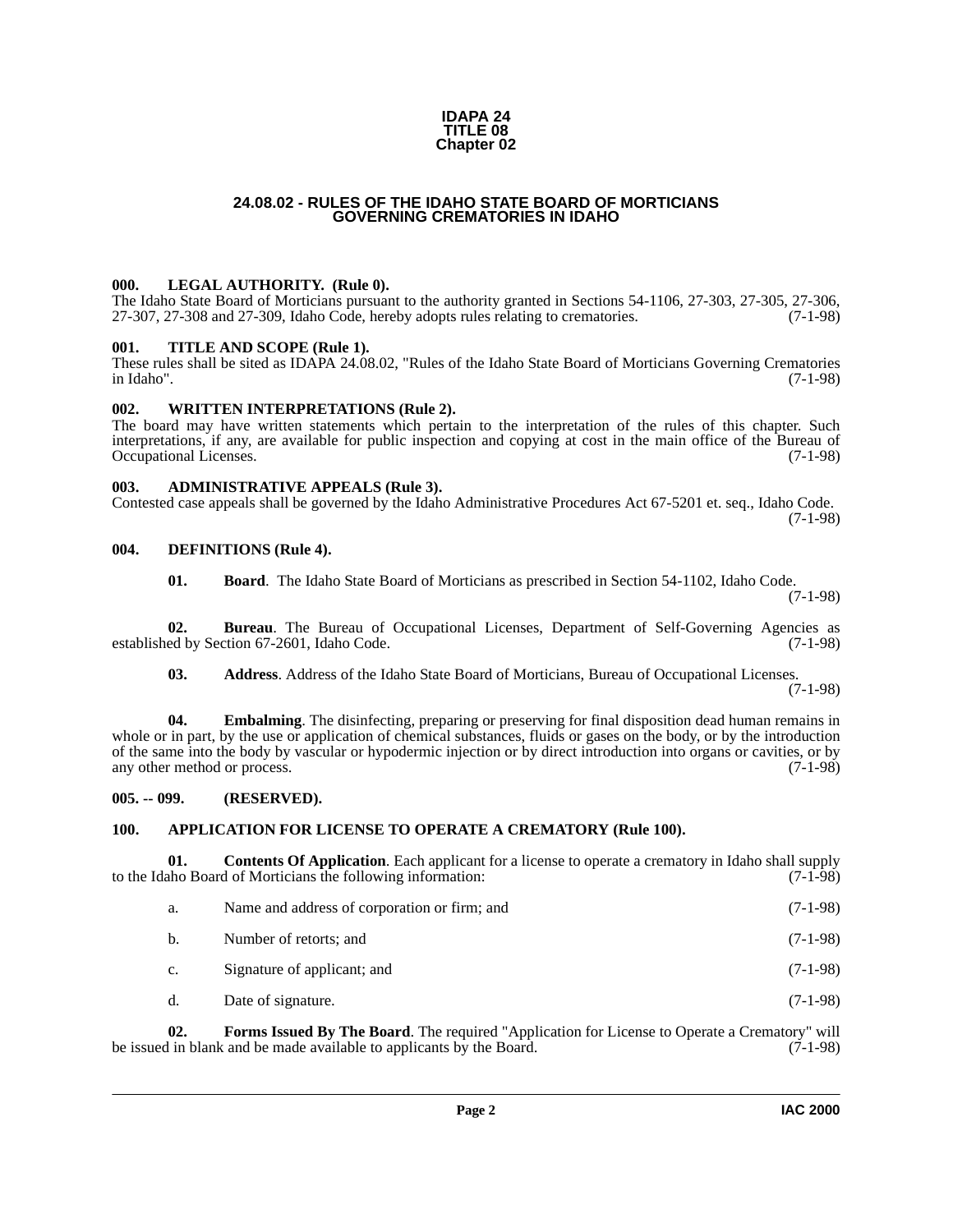<span id="page-2-8"></span>**03. Equipment Listing, Drawing Approval And Air Quality Standards**. As a part of the initial on for licensure, the applicant must submit the following to the Board: (7-1-98) application for licensure, the applicant must submit the following to the Board:

a. Detailed information regarding the retort specifically documenting that the retort and accompanying equipment is listed by an approved testing agency as listed in the Uniform Fire Code; (7-1-98)

b. One (1) set of blueprints for the proposed new construction or remodeling where the retort is to be located. The blueprints must be approved by the local building department as being in compliance with applicable building codes and ordinances; and  $(7-1-98)$ 

c. A copy of the permit issued by the Division of Environmental Quality, Department of Health and Welfare, indicating compliance with air quality standards. (7-1-98)

# <span id="page-2-0"></span>**101. -- 199. (RESERVED)**

#### <span id="page-2-9"></span><span id="page-2-1"></span>**200. MINIMUM STANDARDS (Rule 200).**

<span id="page-2-11"></span>**01. Reasonable Sanitation And Safety Required**. In the interest of the protection of the public welfare, no license will be issued on an application to operate a crematory unless it is apparent that the crematory can, and will, be operated in a reasonably sanitary and safe manner, free from substantial annoyance to the public.

(7-1-98)

<span id="page-2-13"></span>**02. Reduction Of Ashes**. No crematory will be licensed or operated unless it is efficiently capable of reducing dead human bodies to ashes containing not more than five percent (5%) of the weight of the body<br>immediately after death. (7-1-98) immediately after death.

<span id="page-2-6"></span>**03. Delay Before Cremation**. No dead human body, regardless of cause of death, is to be cremated, nor is actual cremation of such a body to be commenced, unless the county coroner in the county in which the death occurred gives his written authorization to cremate the body. (7-1-98) occurred gives his written authorization to cremate the body.

**Embalming**. If a dead human body is to be held by the crematory longer than twenty-four (24) hours prior to cremation, the body must be either embalmed or refrigerated at thirty-six degrees Fahrenheit (36F) or less until cremated. No body can be held longer than fourteen (14) days after death prior to cremation unless there is a written request from the next-of-kin for holding the body. (7-1-98)

<span id="page-2-7"></span><span id="page-2-4"></span>**05.** Casket Not Necessary. It is not necessary for the body to be in a casket for cremation to take place. (7-1-98)

a. This is not to be construed to mean that the crematory must cremate without a casket; and (7-1-98)

b. It will not prevent the operators from developing their own internal requirements for aesthetic or sanitary reasons. (7-1-98)

#### <span id="page-2-2"></span>**201. -- 249. (RESERVED)**

#### <span id="page-2-12"></span><span id="page-2-3"></span>**250. RECEIPT FOR BODIES TO BE CREMATED (Rule 250).**

The following must be performed by the operator of a crematory upon receipt of a human body for cremation:

(7-1-98)

**01. Provide A Receipt**. A receipt must be delivered to the licensed mortician or funeral director, his agent, or another person who delivers such body to the crematory. (7-1-98)

<span id="page-2-10"></span><span id="page-2-5"></span>

| 02. | <b>Contents Of Receipt.</b> The receipt must show:    | $(7-1-98)$ |
|-----|-------------------------------------------------------|------------|
| а.  | The name of the decedent whose body was received; and | $(7-1-98)$ |
| b.  | The date on which that body was received; and         | $(7-1-98)$ |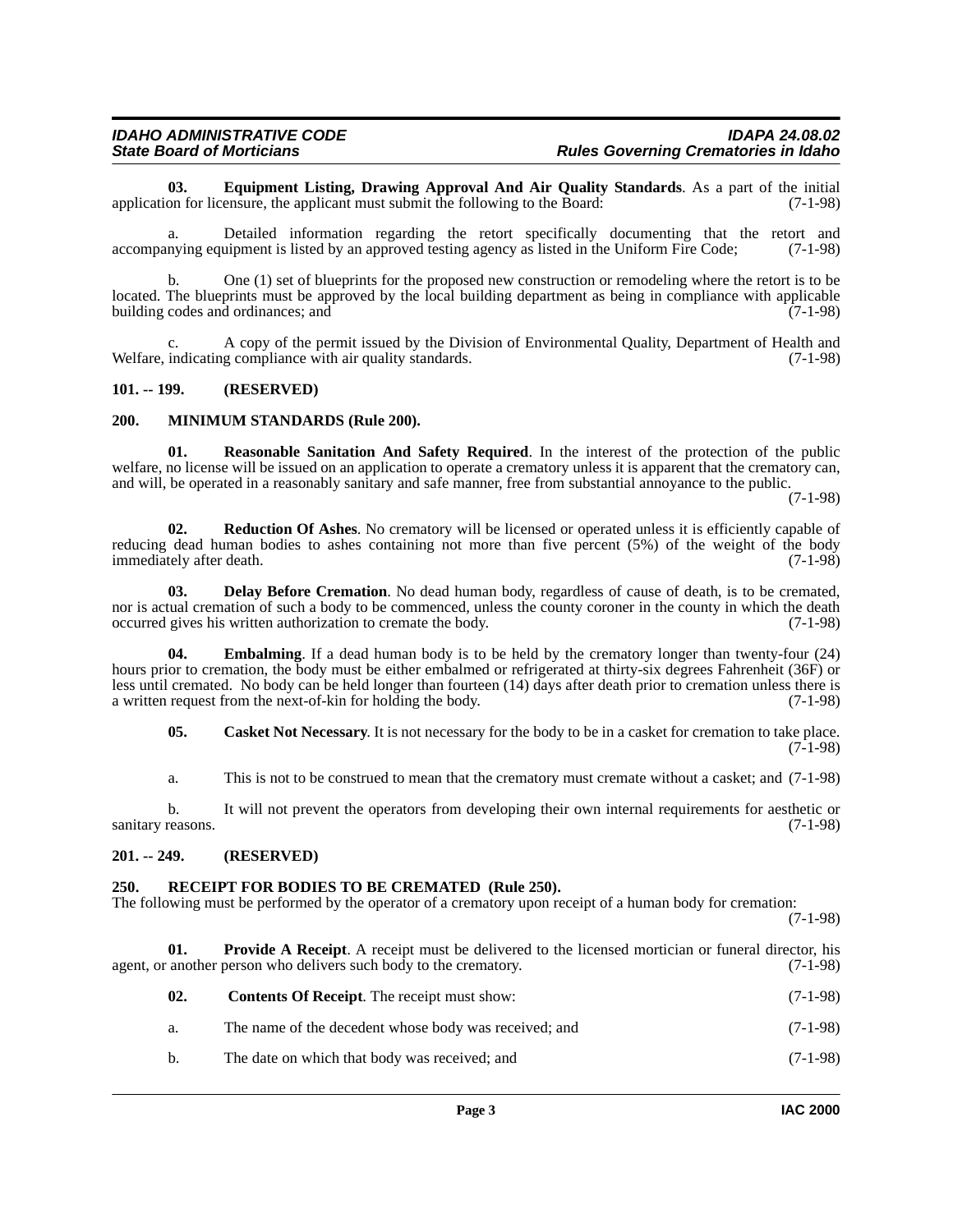- c. The place where that body was received; and (7-1-98)
- d. The name and address of the funeral establishment from whom that body was received; and (7-1-98)

e. The name and address of the person, or the names and addresses of the persons, if more than one actually deliver the body. (7-1-98)  $(1)$ , who actually deliver the body.

# <span id="page-3-0"></span>**251. -- 299. (RESERVED).**

# <span id="page-3-8"></span><span id="page-3-1"></span>**300. RECORDS OF CREMATION OF BODIES (Rule 300).**

**01.** Content Of Record. Each crematory must maintain a record of each cremation of human remains, all in the form of that crematory log as adopted by the board, disclosing: (4-5-00)

<span id="page-3-6"></span>a. The name of the decedent whose body was cremated; and (7-1-98)

b. The name and address of the person, or names and addresses of the persons, if more than one  $(1)$ , ng the cremation of that body as received by the crematory or its representative; and  $(7-1-98)$ authorizing the cremation of that body as received by the crematory or its representative; and

|  | The date upon which that body was received by the crematory; and | $(7-1-98)$ |
|--|------------------------------------------------------------------|------------|
|--|------------------------------------------------------------------|------------|

d. The place where that body was received; and (7-1-98)

e. A statement as to whether or not the body was embalmed; and (7-1-98)

- f. The date of the cremation of that body; and (7-1-98)
- <span id="page-3-9"></span><span id="page-3-7"></span>g. The subsequent disposal of the cremated remains of that body by the crematory. (7-1-98)

**02. Responsibility For Record**. Such record must be made as soon as reasonably possible after the cremation and must be dated and signed by the owner and operator of the crematory and by the licensed mortician<br>who supervised or was otherwise directly responsible for the cremation. (7-1-98) who supervised or was otherwise directly responsible for the cremation.

**03.** Inspection By The Board. Such records must be maintained at the crematory and open for in at any reasonable time by the Board or its designated representatives. (7-1-98) inspection at any reasonable time by the Board or its designated representatives.

# <span id="page-3-2"></span>**301. -- 350. (RESERVED).**

# <span id="page-3-5"></span><span id="page-3-3"></span>**351. CONFIDENTIALITY OF RECORDS (Rule 351).**

Any disclosure of information obtained by the Board in connection with licensure activities or records of cremations must comply with Idaho Public Records Act 9-337 et. seq., Idaho Code. (7-1-98)

<span id="page-3-4"></span>**352. -- 999. (RESERVED).**